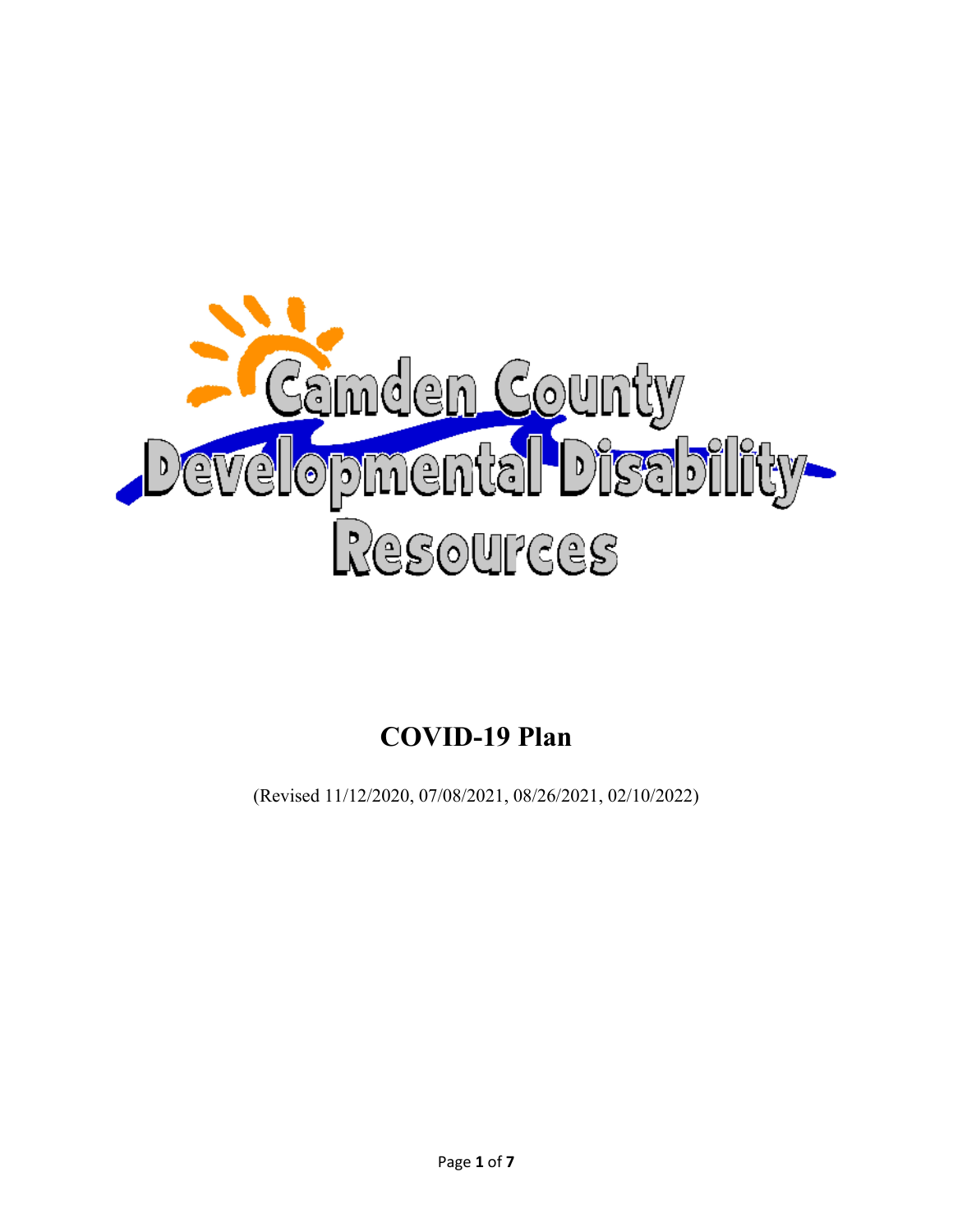#### **Exposure Prevention, Preparedness, and Response**

Camden County Developmental Disability Resources (CCDDR) takes the health and safety of our clients and employees very seriously. With the spread of the coronavirus or "COVID-19," a respiratory disease caused by the SARS-CoV-2 virus, CCDDR must remain vigilant in mitigating the outbreak. CCDDR provides Targeted Case Management (TCM) services, which many have deemed "essential" services. In order to be safe and maintain operations, we have developed this COVID-19 Exposure Prevention, Preparedness, and Response Plan to be implemented, to the extent feasible and appropriate. CCDDR has also identified a team of employees to monitor the related guidance that the U.S. Center for Disease Control and Prevention (CDC), Missouri Division of Developmental Disabilities (DDD), Missouri Department of Health and Senior Services (DHSS), Camden County Health Department, and other local, state, or federal agencies continue to make available. This Plan is based on information available at the time of its development and is subject to change based on further information provided. CCDDR may also amend this Plan based on operational needs. Any specific component contained in this Plan which may unintentionally conflict with any law or other regulatory guidance, whether currently in effect or established in the future, shall be deemed null and void; however, all other components shall remain in full effect until changed or removed from this Plan.

#### **Responsibilities of Managers and Supervisors**

All managers and supervisors must be familiar with this Plan and be ready to answer questions from employees. Managers and supervisors must set a good example by following this Plan at all times. This involves practicing good personal hygiene and safety practices to prevent the spread of the virus. Managers and supervisors must encourage this same behavior from all employees.

#### **Responsibilities of Employees**

CCDDR is asking every one of its employees to help with prevention efforts while at work. In order to minimize the spread of COVID-19, everyone must play their part. As set forth below, CCDDR has instituted various housekeeping, social distancing, and other best practices. All employees must follow these. In addition, employees are expected to report to the CCDDR Human Resource Officer or Executive Director if they test positive for COVID-19, are experiencing signs or symptoms of COVID-19, or have been exposed to a person who has tested positive for COVID-19 as described below. If employees have a specific question about this Plan or COVID-19, they can ask their supervisor. If their supervisor cannot answer the question, employees may contact CCDDR's Human Resource Officer or CCDDR's Executive Director.

The following controls and preventative guidance have been implemented to help prevent and reduce the risk of exposure to COVID-19:

- Frequently wash hands with soap and water for at least 20 seconds when soap and running water are unavailable, use an alcohol-based hand rub with at least 60% alcohol.
- Avoid touching eyes, nose, or mouth with unwashed hands
- Follow appropriate respiratory etiquette, which includes covering for coughs and sneezes
- Avoid close contact with people who are sick
- Maintain social distancing (at least 6 feet apart from other people)
- Wear a facemask/cloth face covering if needing to be around other people
- The use of nitrile, latex, vinyl, or other similar gloves is encouraged if practical and possible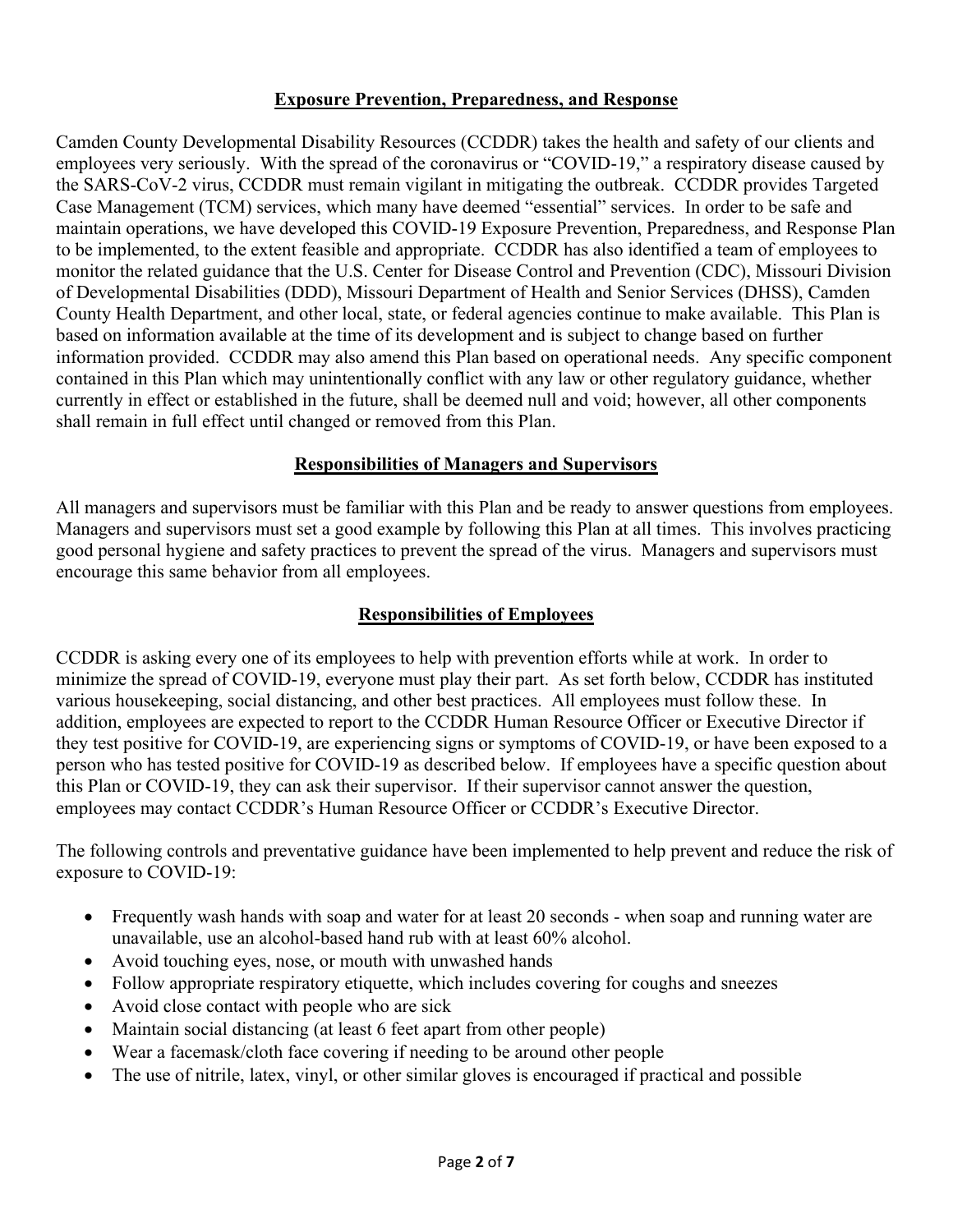In addition, employees must familiarize themselves with the symptoms of COVID-19, which include the following:

- Fever or chills
- Cough
- Shortness of breath or difficulty breathing
- **Fatigue**
- Muscle or body aches
- Headache
- New loss of taste or smell
- Sore throat
- Congestion or runny nose
- Nausea or vomiting
- Diarrhea

"Showing symptoms" could mean exhibiting or experiencing one or more of the symptoms listed above. If employees develop symptoms, they are to call their supervisor and DO NOT GO INTO ANY CCDDR OFFICE OR PHYSICALLY CONTACT ANYONE AS RELATED TO THEIR CCDDR DUTIES. We also recommend employees contact their healthcare providers right away. Likewise, if employees come into close contact with someone showing symptoms, call your supervisor, and we recommend you call your healthcare provider right away.

# **Employees Who Are Up-to-Date on COVID-19 Vaccines**

As of the most recent revision to this Plan, the CDC defines up-to-date as a person who has received all recommended COVID-19 vaccines, including any booster dose(s) when eligible (see CDC website at: [https://www.cdc.gov/coronavirus/2019-ncov/vaccines/stay-up-to-date.html\)](https://www.cdc.gov/coronavirus/2019-ncov/vaccines/stay-up-to-date.html). CCDDR will utilize the most recently published CDC definition of up-to-date should this definition change after the most recent revision date of this Plan. To be considered up-to-date, employees must provide proof of vaccination(s) and booster(s) to CCDDR's Human Resource Officer; otherwise, an employee will not be considered up-to-date.

# **Protective Measures & Precautions**

CCDDR has instituted the following protective measures and precautions at its offices and applicable portions of buildings, and in the performance of employee job functions and work-related activities.

- 1. Support Coordination services shall be conducted in accordance with guidance and/or directives issued by the DDD.
- 2. Employees, Board members, and visitors are required to self-monitor their personal health daily for COVID-19 symptoms. Employees shall not report to work, or shall promptly leave work, if they feel they are experiencing COVID-19 symptoms.
- 3. Management will monitor employees, Board members, and on-site visitors who enter any CCDDR building or CCDDR event/meeting beyond the lobby area or event/meeting entry area for symptoms of COVID-19. Any employee, contractor, Board member, or visitor in any CCDDR office or building showing symptoms of COVID-19 may be asked to leave. Employees sent home for showing symptoms of COVID-19 should contact CCDDR's Human Resource Officer or Executive Director for any questions regarding available leave and steps that must be taken before returning to work.
- 4. CCDDR offices and applicable portions of buildings may remain open to the public, but access will be limited to lobbies and/or other designated areas. CCDDR may close its offices to the public or restrict employee entry should circumstances warrant. The general rule of thumb for restricting access to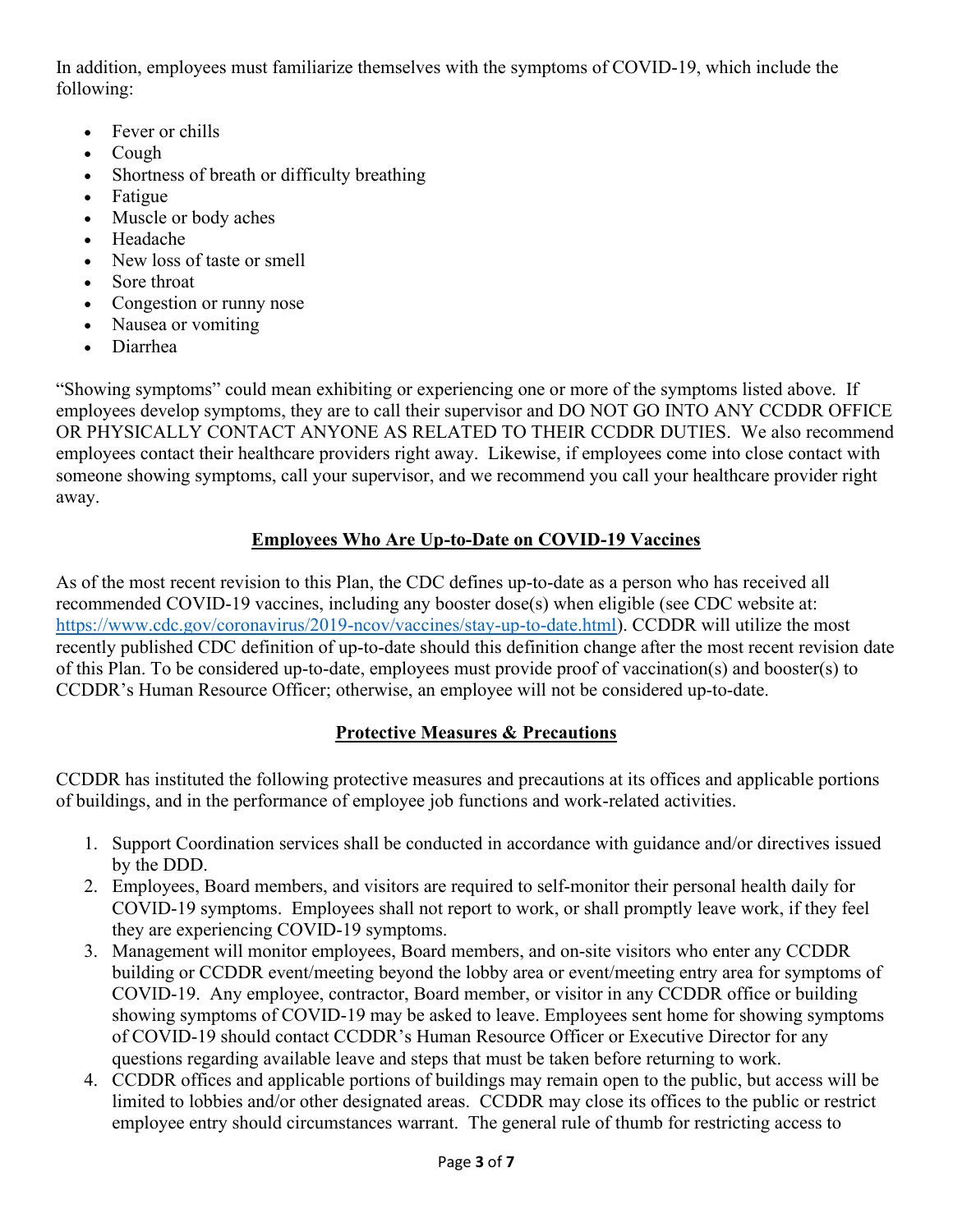offices and buildings, excluding portions of buildings leased to third parties, shall be based on the testing positivity rate associated with COVID-19 testing in Camden County and other pertinent factors. If data is insufficient or unavailable, CCDDR will make decisions based on best practices, available industry standards/recommendations, and management's best judgement. Additional employee entry restrictions will be evaluated based on the circumstances, including restricting employee entry to designated personnel only.

- 5. CCDDR's cleaning service will be cleaning and disinfecting the office lobbies and bathroom areas (accessible by the public) on a regular basis. Additional cleaning and disinfecting may be required periodically or when deemed necessary. The cleaning service will be required to utilize appropriate PPE and to disinfect all appropriate surfaces (doorknobs, counter tops, etc.). Designated personnel will disinfect kitchen, break, and common use areas on a regular basis.
- 6. Communications with visitors to the offices should be done through the communication port through the security glass, in the lobbies, or in other designated areas. In the event there is no one in the offices to receive phone calls, office phones will be forwarded to designated personnel, and the office door lock will be initiated remotely if no one is working at the front desks. Designated personnel will take messages and notify the appropriate staff member for whom the call was intended. Employees should use their cell phone's feature and mechanism to conceal their cell phone numbers on the receiver's end when returning calls.
- 7. Contractors may be allowed to enter restricted areas, which are beyond the lobby areas and point of entry to employee designated work areas, offices, and workstations, only if necessary or required. Contractors entering restricted areas may be required to wear facemasks/cloth coverings. Please contact the Executive Director if there is any uncertainty about contractors entering restricted areas.
- 8. Employee and Board meetings may be held by telephone or video conferencing, if possible. If employee and Board meetings are conducted in-person, attendance will be collected verbally or visually, if possible. Attendees, employees, and Board members should avoid physical contact with others and should direct others to maintain personal space to at least six (6) feet, where possible. During any inperson Board meeting, all attendees will be encouraged to wear facemasks/cloth face coverings and maintain social distance. Employees may be required to wear facemasks/cloth face coverings and maintain social distance (personal space at least (6) feet) while at in-person employee and Board meetings.
- 9. Visitors or other attendees at in-person CCDDR-sponsored meetings may be required to wear facemasks/cloth face coverings and maintain social distance (personal space at least (6) feet) while at inperson CCDDR-sponsored meetings if circumstances warrant. Employees may be required to wear facemasks/cloth face coverings and maintain social distance (personal space at least (6) feet) while at inperson CCDDR-sponsored meetings. Visitors, other attendees, and employees may be required to wear facemasks/cloth face coverings where six (6) foot distancing cannot be consistently maintained or other circumstances exist making facemask/cloth face covering use essential.
- 10. Employees will be encouraged to stagger breaks and lunches, if practicable, to reduce the size of any group at any one time.
- 11. Employees should limit the use of coworkers' equipment or other tools. To the extent equipment or other tools must be shared, employees should clean and disinfect equipment or other tools before and after use. When cleaning and disinfecting equipment and other tools, consult manufacturing recommendations for proper cleaning techniques and restrictions.
- 12. CCDDR may restrict/prohibit employees from attending work-related events, meetings, or activities not sponsored by CCDDR should circumstances warrant. Employees may be required to wear facemasks/cloth face coverings and maintain social distance (personal space at least (6) feet) while at inperson work-related events, meetings, or activities not sponsored by CCDDR should circumstances warrant. Employees may be required to wear facemasks/cloth face coverings at work-related events, meetings, or activities not sponsored by CCDDR where six (6) foot distancing cannot be consistently maintained, other circumstances exist making facemask/cloth face covering use essential, or circumstances warrant.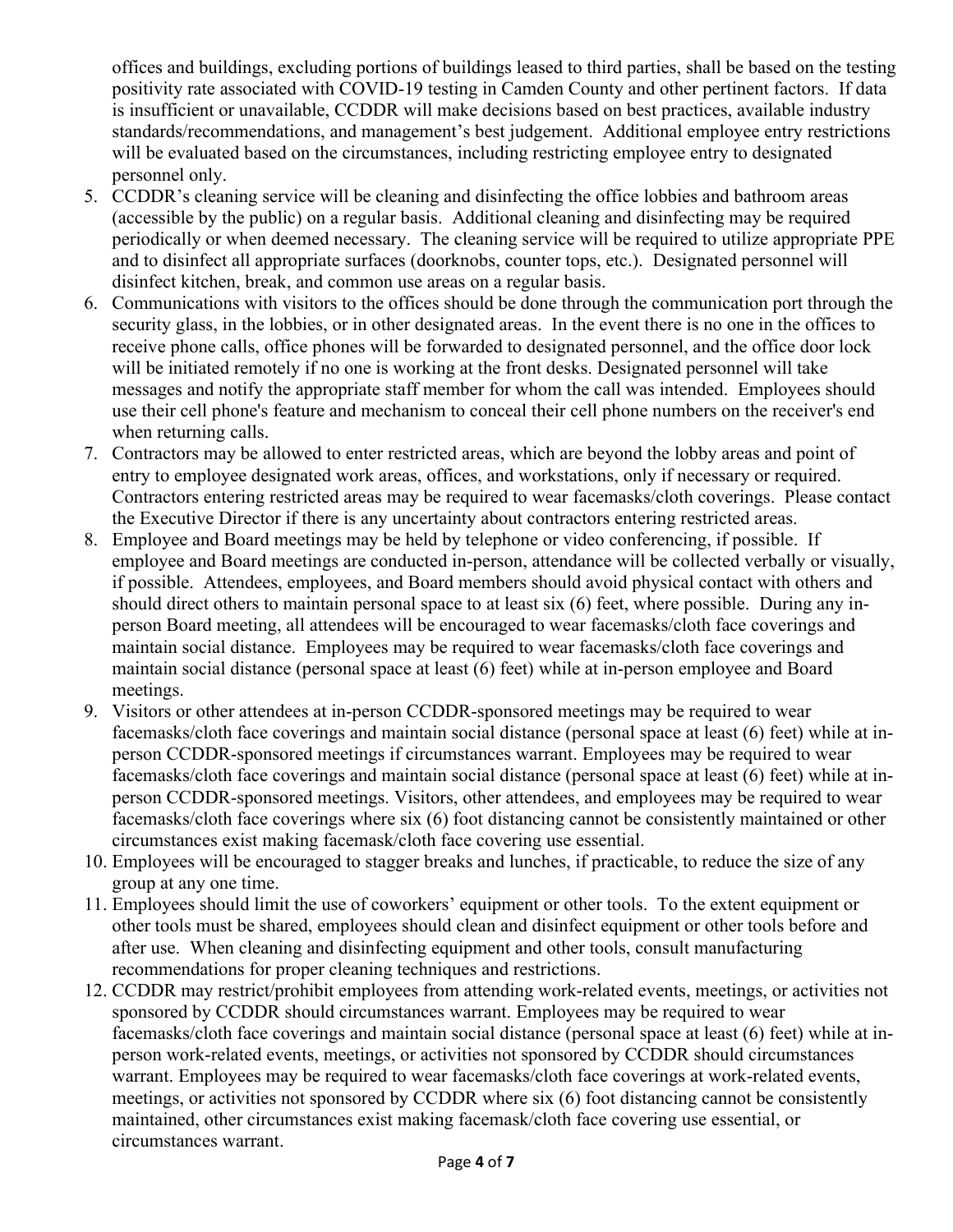- 13. Employees may work remotely, when possible, practical, and approved by their supervisor. DO NOT BRING UNAUTHORIZED VISITORS INTO RESTRICTED AREAS WITHIN THE WORKPLACE. Please contact the Executive Director if there is any uncertainty about unauthorized visitors entering restricted areas. If possible, employees should use the employee-only entrance when entering and exiting the Camdenton office. CCDDR may implement staggered shifts for employee entry into and use of its offices and applicable portions of buildings should circumstances warrant.
- 14. Employees are encouraged to minimize ride sharing while performing CCDDR-related duties. While in vehicles, employees should ensure adequate ventilation and may be required to wear a facemask/cloth face covering when traveling with other employees on CCDDR-related business.
- 15. Employees should sanitize their work areas upon arrival, throughout the workday, and upon departure.
- 16. Employees should sanitize their hands before starting and after completing their workday. Employees should also sanitize their hands periodically throughout the workday, whenever warranted and appropriate.
- 17. In-person contact with clients not established or defined in DDD guidance or directives for conducting Support Coordination duties (including, but not limited to, transporting clients) must be approved by the TCM Supervisor or Executive Director. Approval will be reserved to EMERGENCY CIRCUMSTANCES ONLY. If clients indicate they may be sick, please have them contact the appropriate health care professional(s), provider(s), caregiver(s), or EMS. Employees may assist them remotely in contacting the appropriate providers/caregivers or EMS.

# **Employee Exhibits COVID-19 Symptoms**

If an employee exhibits COVID-19 symptoms and the employee first experiences symptoms while at work, the employee must leave the workplace immediately and work remotely, if possible. If the employee exhibits COVID-19 symptoms and the employee first experiences symptoms outside of the workplace, then the employee must work remotely, if possible. The employee may work remotely, if possible, and return to the workplace when:

- At least five (5) days have passed since the onset of symptoms
- If fever-free for 24 hours (without the use of fever-reducing medication) and symptoms are improving

Day zero (0) is the employee's first day of symptoms. Day one (1) is the first full day after symptoms developed. The employee returning to work after experiencing symptoms must wear a well-fitted facemask/cloth face covering at all times while at the workplace during days six (6) through ten (10) after the symptoms developed. The employee will not be allowed to have in-person contact with any CCDDR client until after day (10). The CDC recommends getting tested if experiencing COVID-19 symptoms.

# **Employee Tests Positive for COVID-19: Not Severely Ill, Immunocompromised, and/or Hospitalized**

An employee who tests positive for COVID-19 will be directed to work remotely, if possible. If an employee has tested positive, CCDDR will conduct an investigation to identify co-workers and work-related third parties who may have been exposed or in close contact with the confirmed-positive employee and may direct those employees who were exposed or in close contact with the confirmed-positive employee to work remotely, if possible. If applicable, CCDDR will also notify any contractors, vendors/suppliers, visitors, or clients/client families who may have been in close contact with the confirmed-positive employee. The employee may work remotely, if possible; and if the employee was not severely ill, is not immunocompromised, and/or was not hospitalized may return to the workplace when:

- At least five (5) days have passed since the employee's positive test
- If fever-free for 24 hours (without the use of fever-reducing medication) and symptoms are improving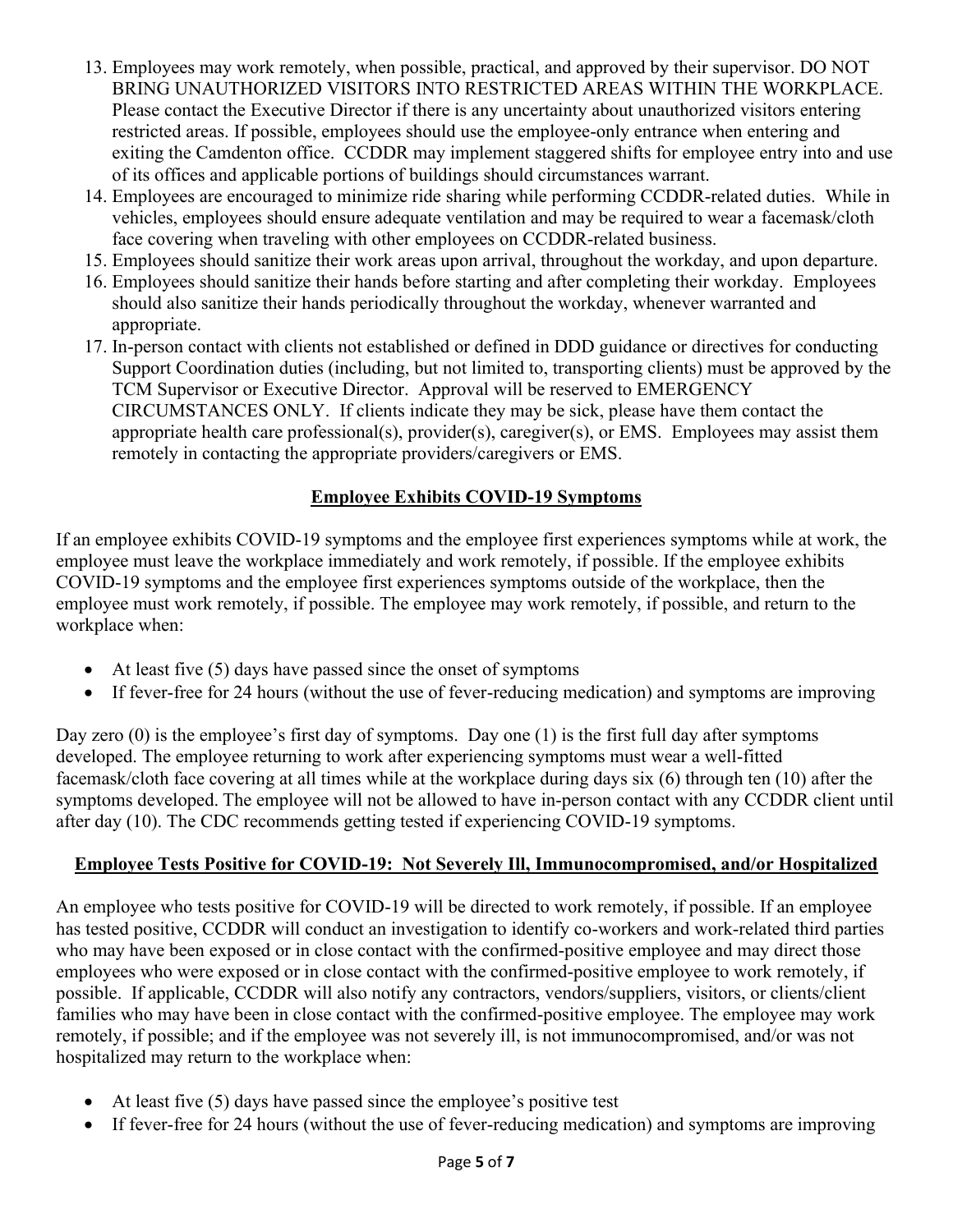Day zero (0) is the employee's first day of a positive viral test. Day one (1) is the first full day after the employee's test specimen was collected. The employee returning to work after the positive test must wear a well-fitted facemask/cloth face covering at all times while at the workplace during days six (6) through ten (10) after the positive viral test. The employee will not be allowed to have in-person contact with any CCDDR client until after day (10).

#### **Employee Tests Positive for COVID-19: Severely Ill, Immunocompromised, and/or Hospitalized**

If an employee has tested positive, CCDDR will conduct an investigation to identify co-workers and workrelated third parties who may have been exposed or in close contact with the confirmed-positive employee and may direct those employees who were exposed or in close contact with the confirmed-positive employee to work remotely, if possible. If applicable, CCDDR will also notify any contractors, vendors/suppliers, visitors, or clients/client families who may have been in close contact with the confirmed-positive employee.

Employees who test positive for COVID-19 and are severely ill, immunocompromised, and/or hospitalized may return to work when directed to do so by their medical care provider. CCDDR must be provided the appropriate documentation from the medical care provider before returning to the workplace. Employees who are severely ill, immunocompromised, and/or hospitalized may work remotely, when practical and possible. These employees should contact CCDDR's Human Resource Officer or Executive Director to discuss safely returning to work and potential accommodations that may be available to them.

# **Exposure & Close Contact**

As of the most recent revision date of this Plan, the CDC defines exposure as contact with someone infected with SARS-CoV-2, the virus that causes COVID-19, in a way that increased the likelihood of getting infected with the virus As of the most recent revision date of this Plan, the CDC currently defines close contact as someone who was less than six (6) feet away from an infected person (laboratory-confirmed or a clinical diagnosis) for a cumulative total of 15 minutes or more over a 24-hour period. For example, three (3) individual five-minute (5-minute) exposures for a total of 15 minutes. CCDDR will utilize the most recently published CDC definitions of exposure and close contact should these definitions change after the most recent revision date of this Plan.

# **Employee Had Exposure or Close Contact: Not Up-to-Date on Vaccinations**

If an employee was exposed to or had close contact with someone who tested positive for COVID-19, the employee will be directed to work remotely, if possible. The employee may return to the workplace when:

- At least five (5) days have passed since the employee's exposure or close contact
- If symptoms do not develop

Day zero (0) is the employee's first day of last exposure or close contact. Day one (1) is the first full day after the employee's last exposure or close contact. The employee returning to work after the exposure or close contact must wear a well-fitted facemask/cloth face covering at all times while at the workplace during days six (6) through ten (10) after the last exposure or close contact. The employee will not be allowed to have in-person contact with any CCDDR client until after day (10). If the employee develops symptoms and/or tests positive within ten (10) days after exposure or close contact, the procedures applicable to employees with symptoms and/or employees who test positive will apply to that employee. The CDC recommends getting tested at least five (5) days after exposure or close contact, even if symptoms do not develop.